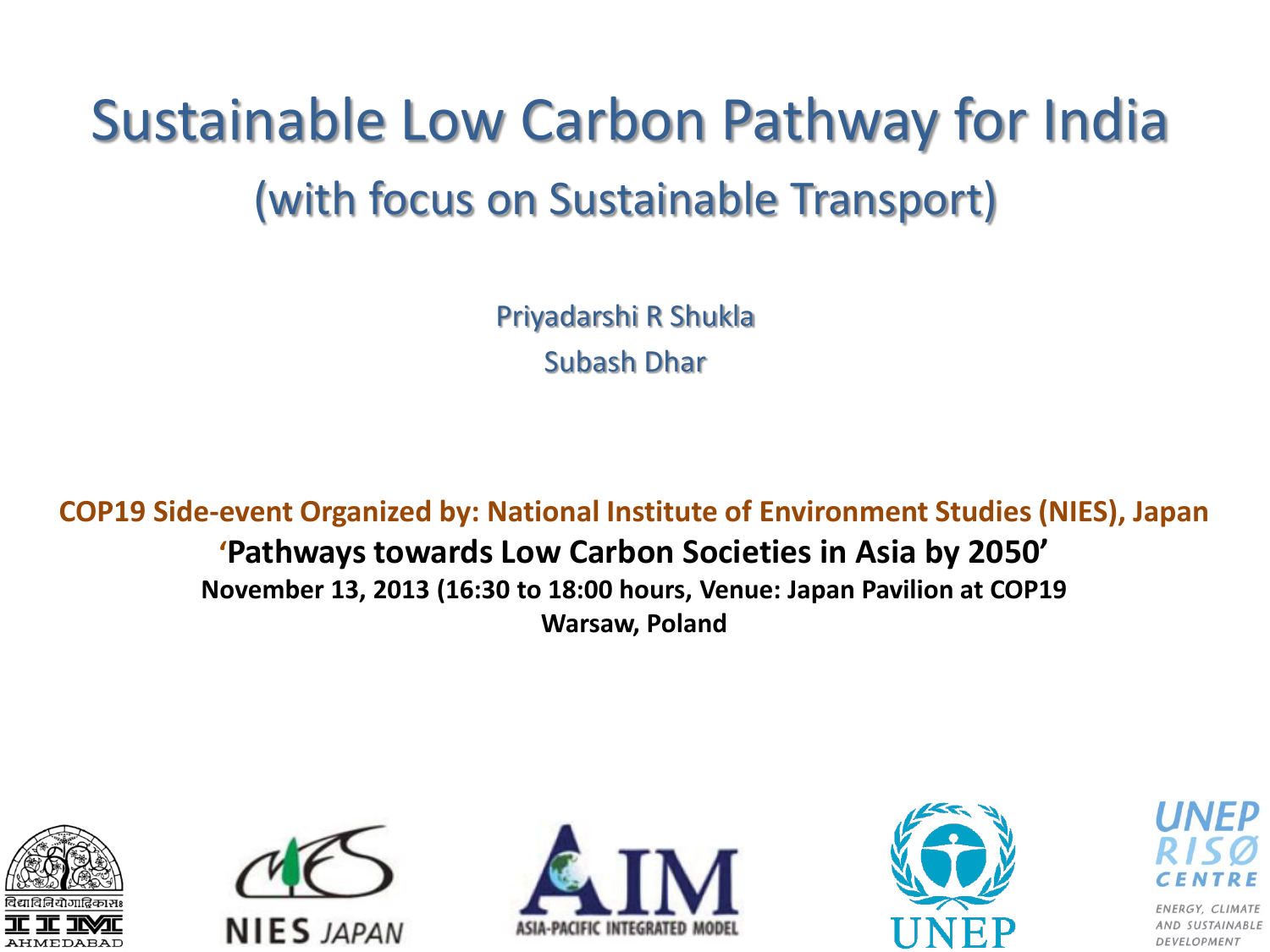#### **Sustainable LC Society: Scenarios and Perspectives**

#### • Mapping Transitions (Storyline Drivers)

- i. Demographic (Gender/Age Profiles, Urban/Rural)
- ii. Income (Growth, Distribution)
- iii. Behavior (e.g. Consumption, Conservation)
- iv. Governance/Institutions (Conventional/Green)

#### • Economics (Multiple objectives, Targets)

- i. Cooperation (to vis-à-vis goals; e.g. energy access)
- ii. Co-benefits (e.g. energy security, AQ)
- iii. Directed finance (to meet national goals)

#### • Policies (Market and Non-Market Policies)

- Technology (Avoid Lock-ins): Infrastructures; Targeted R&D; IPR
- ii. Coordinated policies to gain co-benefits (e.g. CO2 & Local Pollution)
- iii. Global carbon price/tax









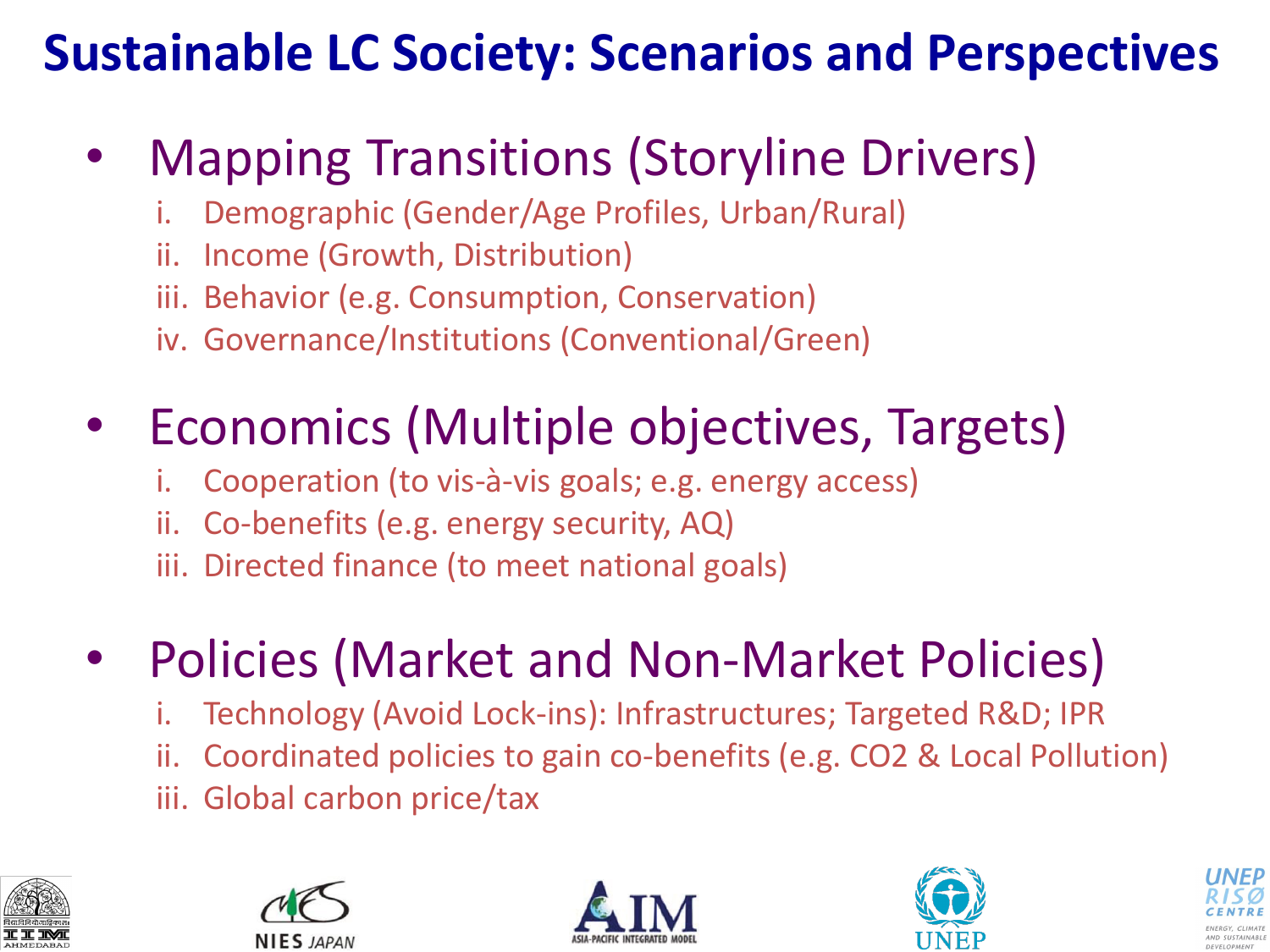#### **Soft-Linked Integrated Model**

#### **Soft-Linked Integrated Model System (SLIM)**





**NIES JAPAN** 





UNEF

**UNEP** 

ENERGY CLIMAT

AND SUSTAINABLE DEVELOPMENT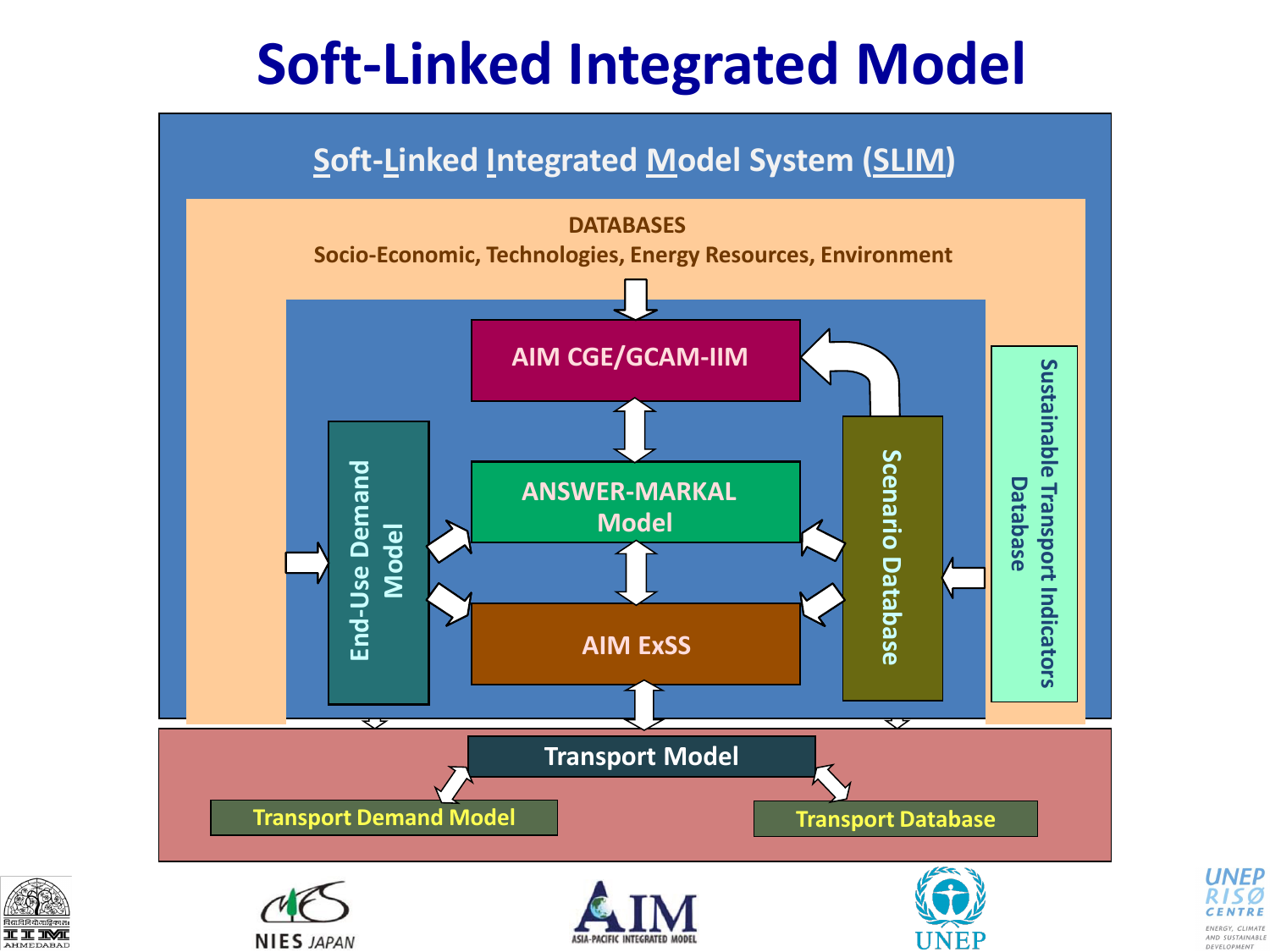#### **National Development and Transport Scenarios**

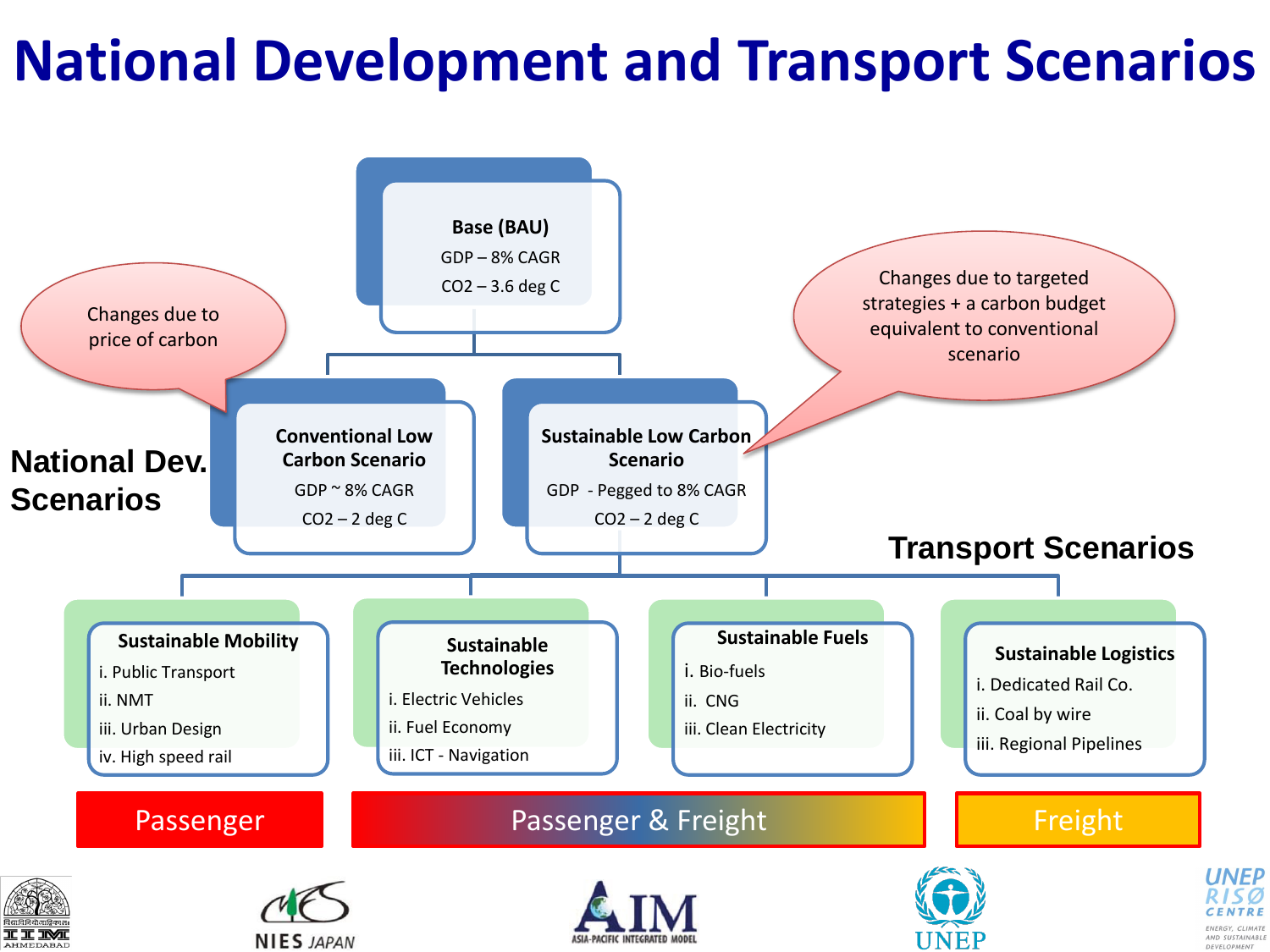#### **INDIA: Primary Energy**











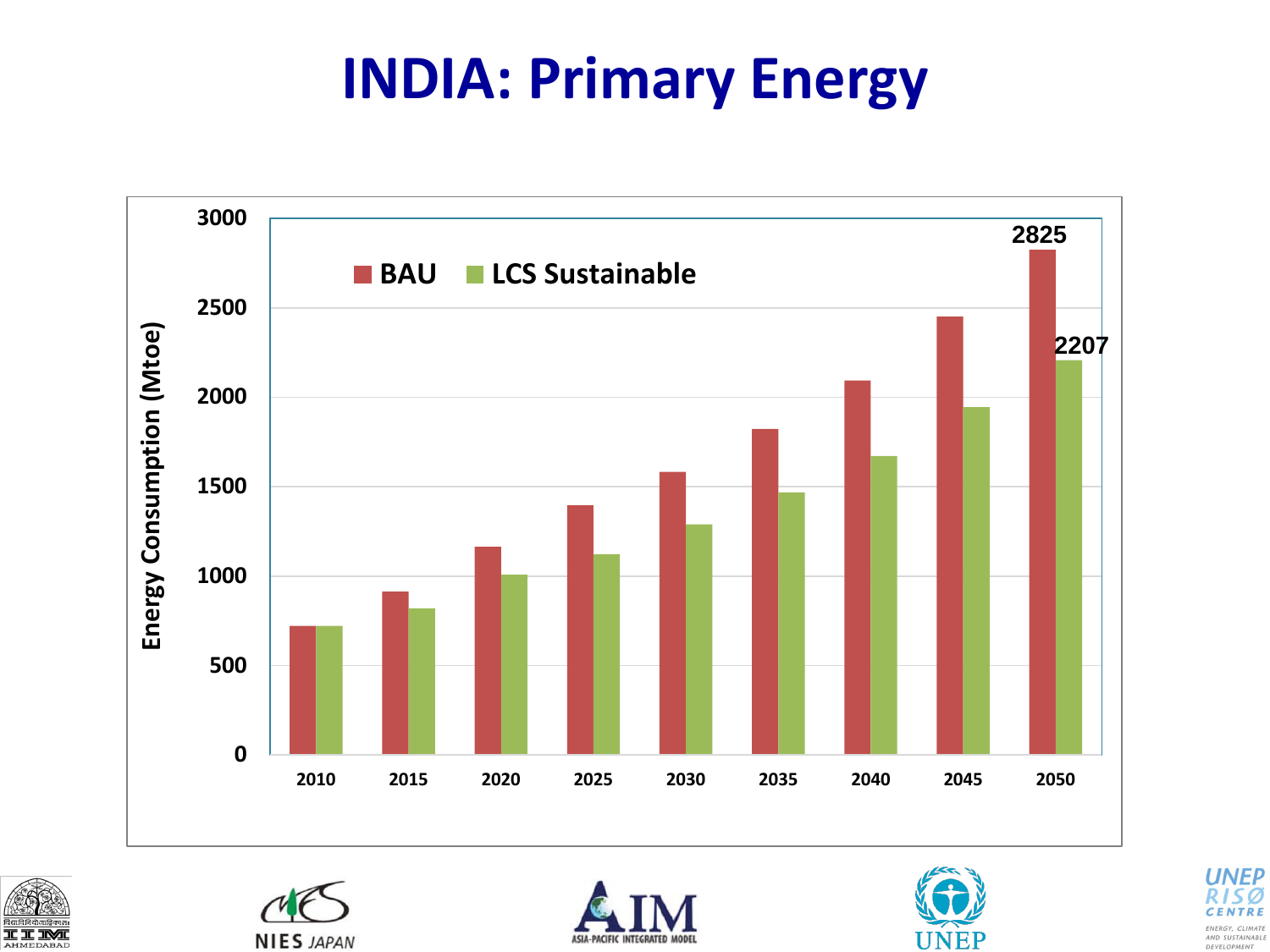#### **INDIA: Primary Energy Mix (2050)**













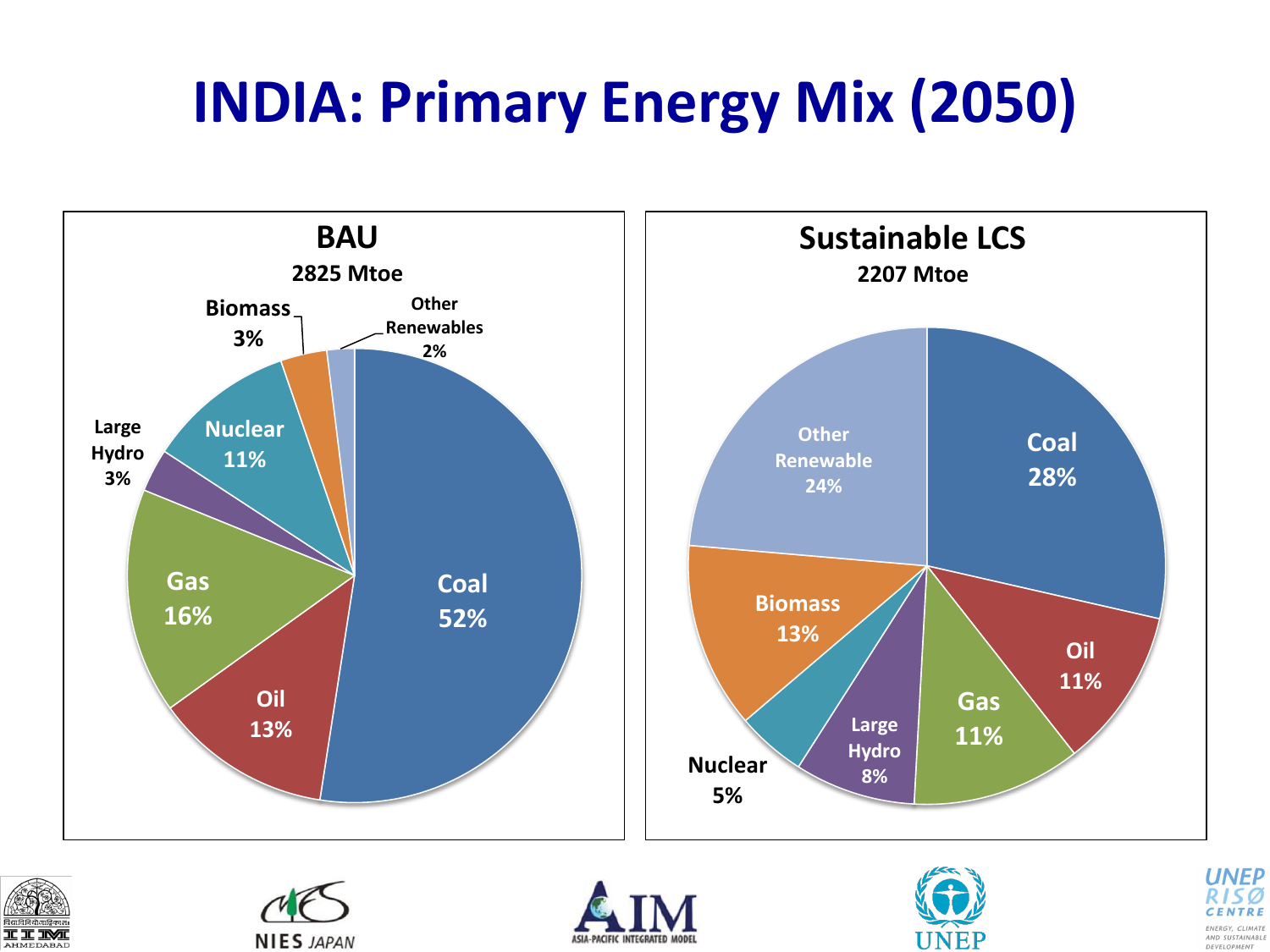#### **CO<sup>2</sup> Reduction: Sustainable Low Carbon Scenario**











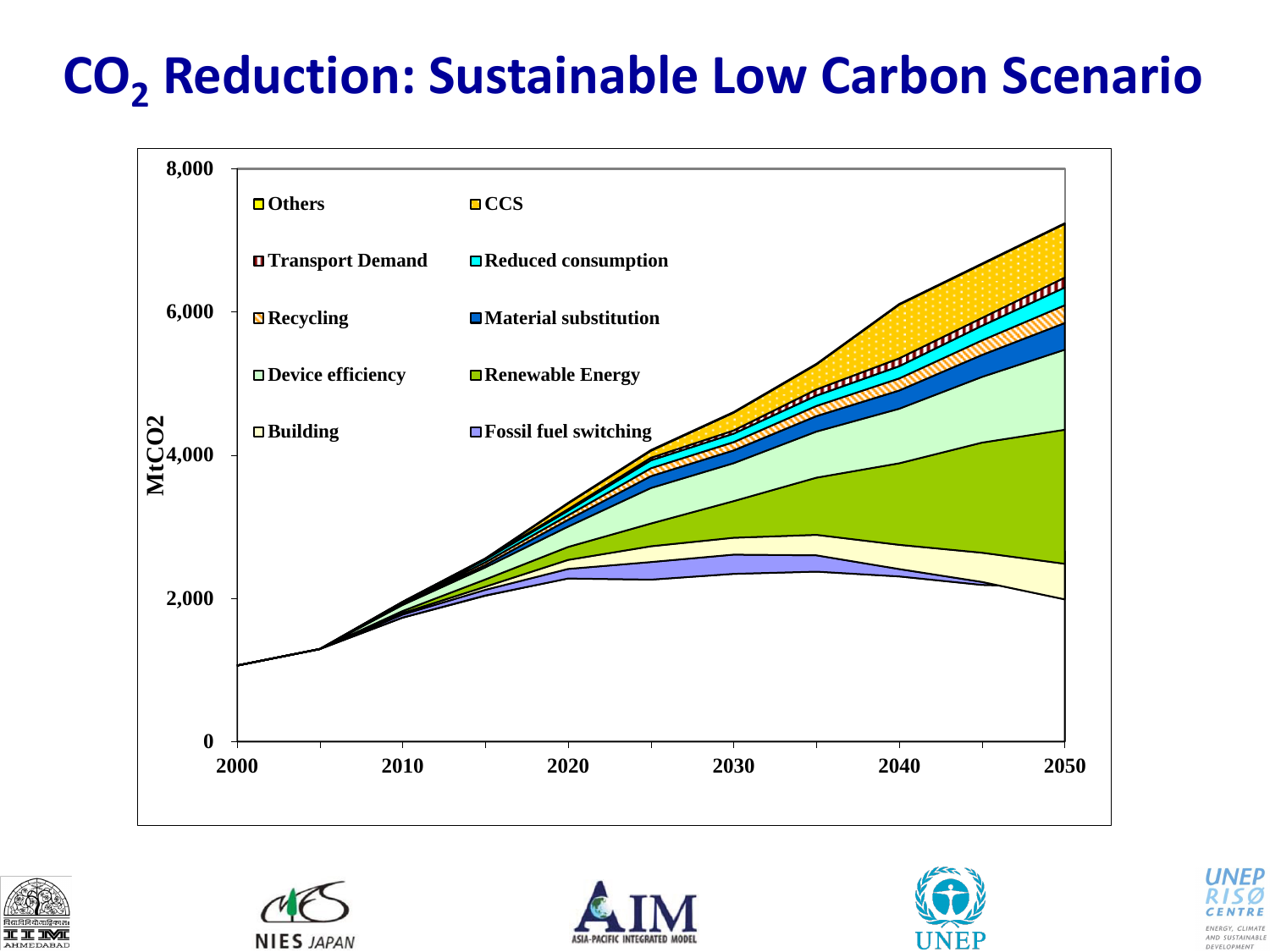### **Sustainable Low Carbon Transport: Scenario Architecture and Results**









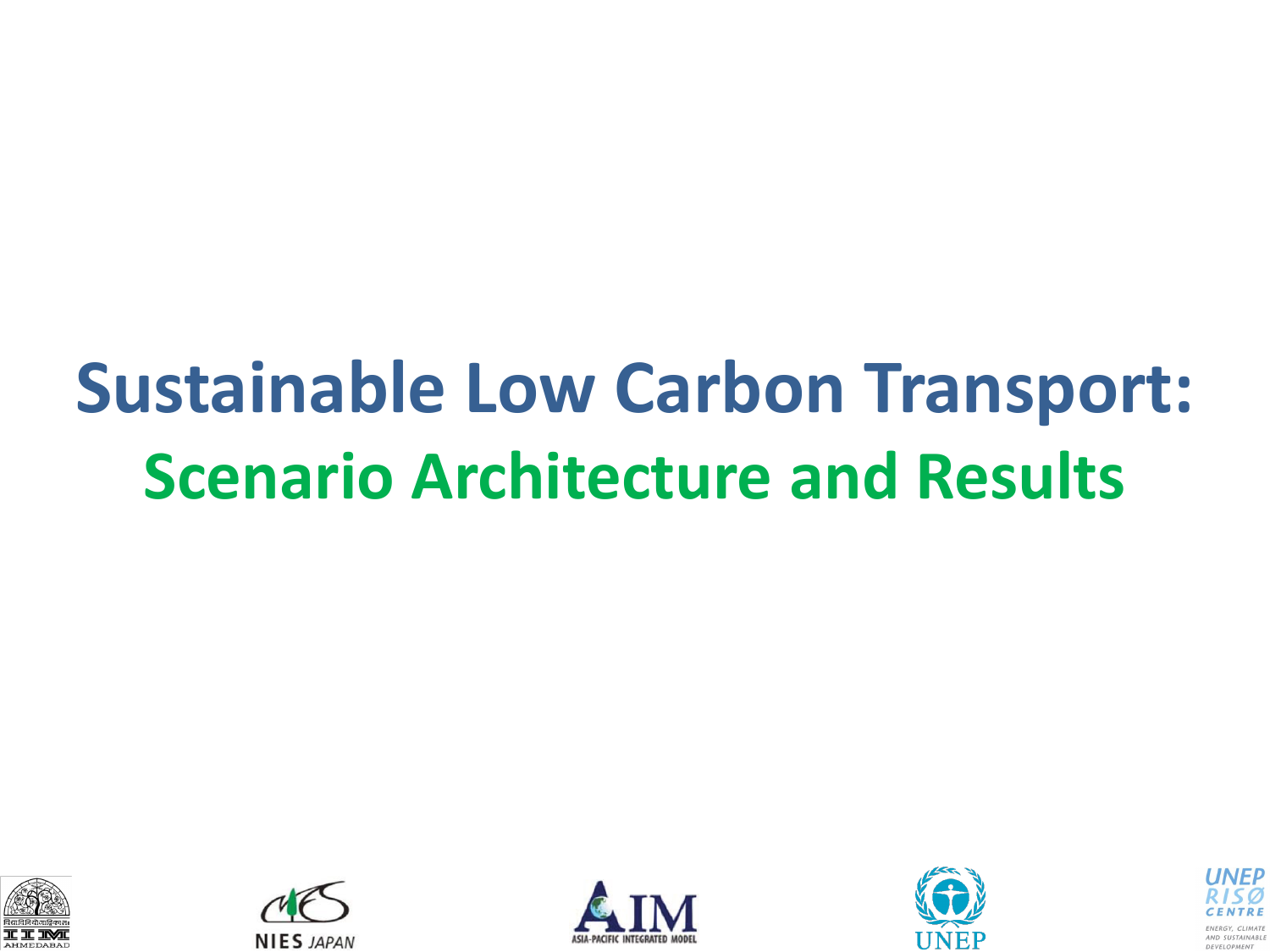#### **Sustainable Low Carbon Mobility Framework**











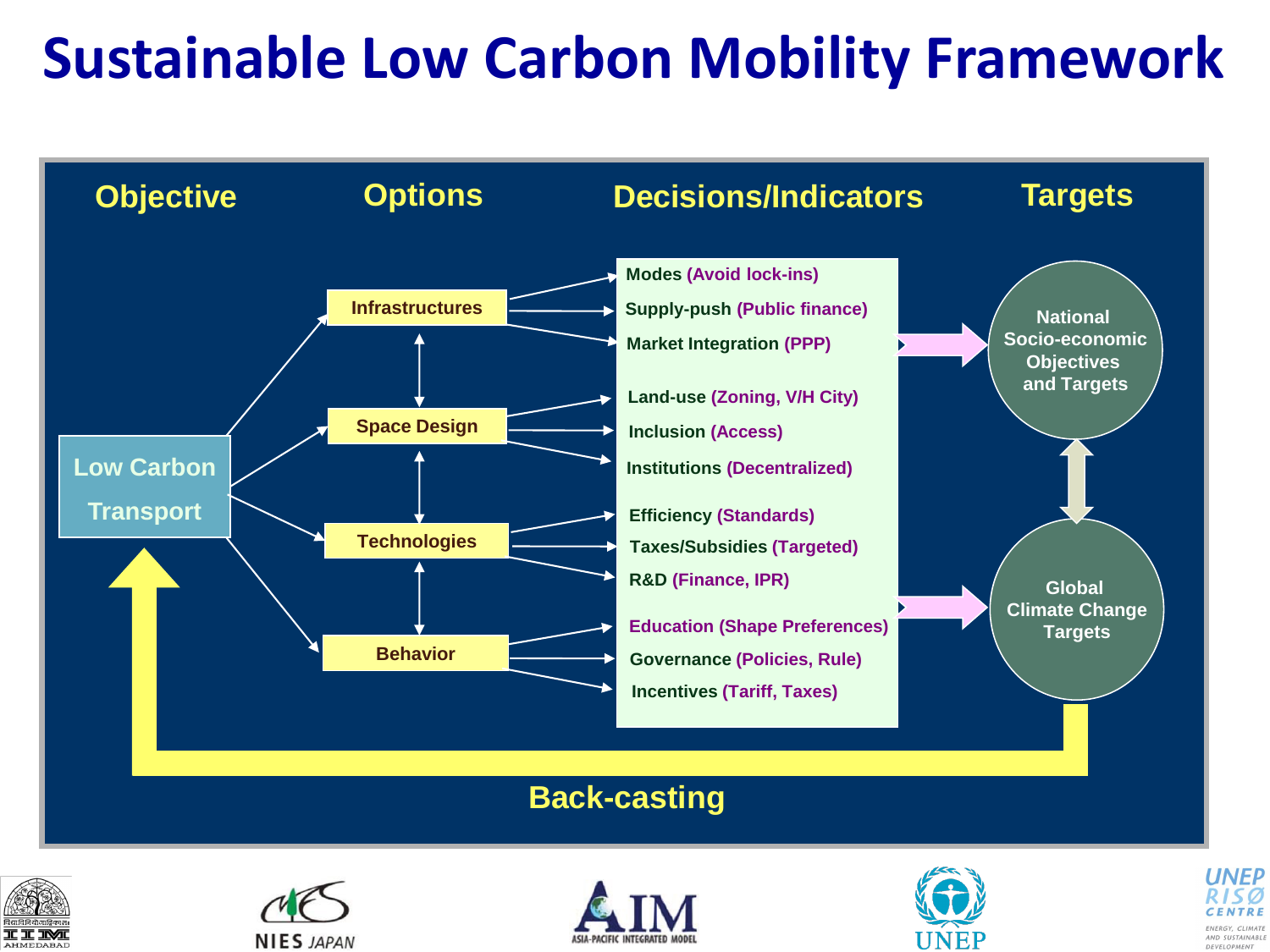#### **Sustainable Low Carbon Transport Scenarios**











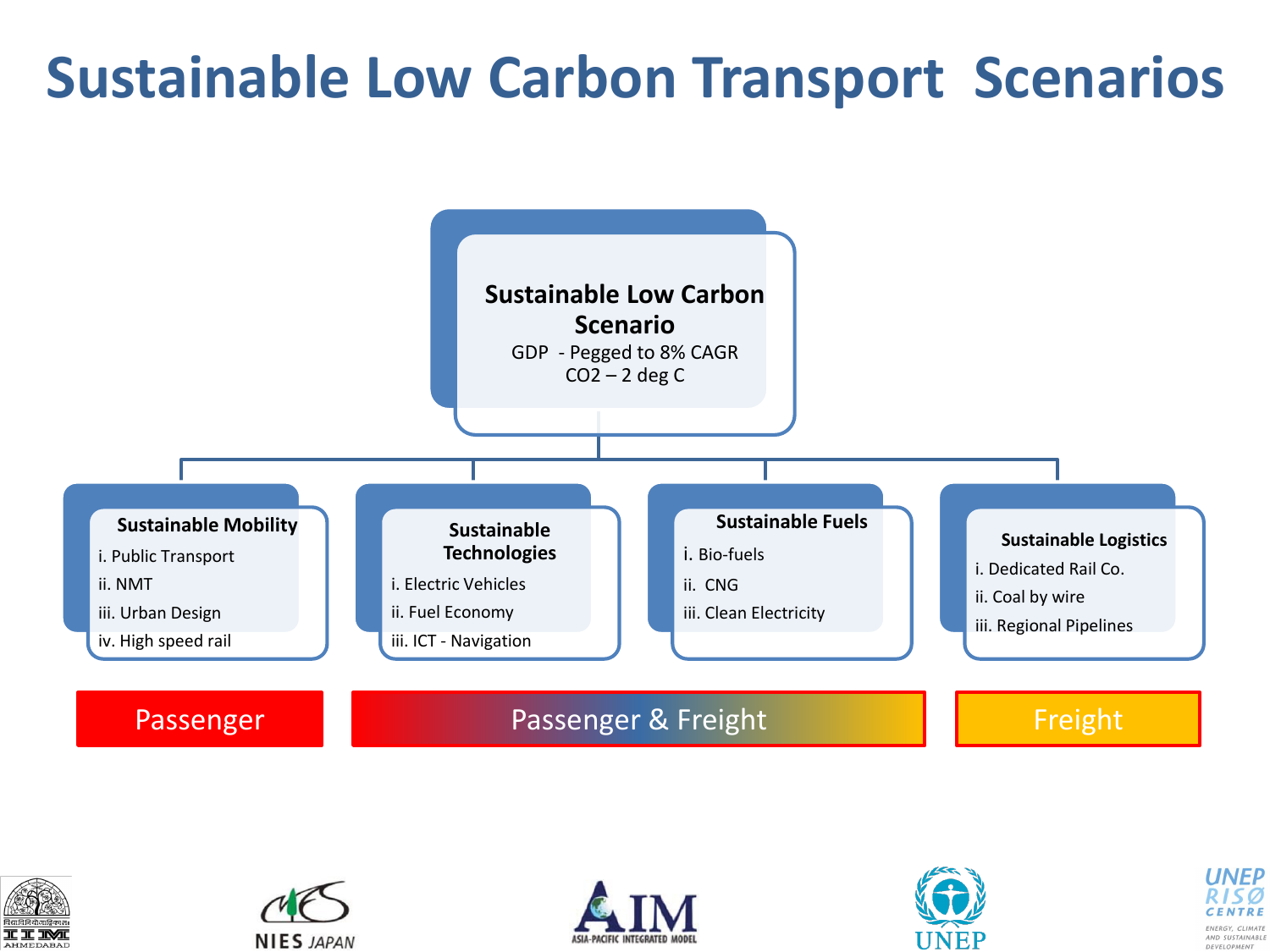#### **Sustainable Mobility Storyline**

- Improved NMT (**Non motorised transport**)
- Public Transport (PT): Improved access to **buses** (& para-transit), **BRT, Metro**
- Urban Design : Changes in **design, density and diversity**
- Intercity : faster inter city rail connections (incl. **High Speed Trains**)
- Use of IT : e.g., **Video teleconferencing**, **websites** to facilitate car pooling , etc.











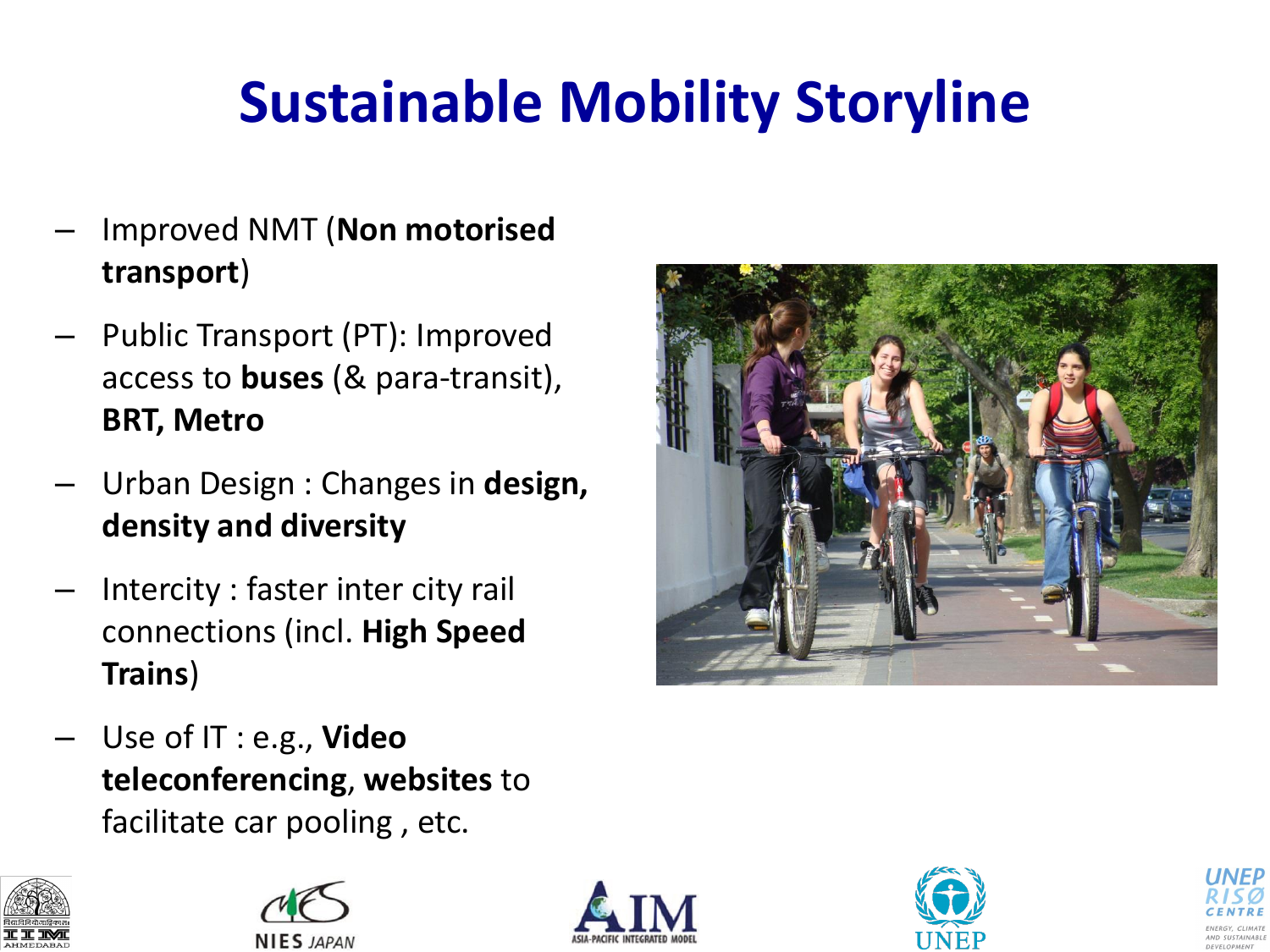#### **Sustainable Freight Storyline**

- **Rail Freight**: **Dedicated freight corridors** (DFC), shift of fuels from **rail to pipelines**, etc
- **Ports & Inland Water ways**: Greater investments in small ports and water ways
- **Coal by Wire (CBW)**:
- **Regional Cooperation**: **International Gas pipelines**, **Electricity grids** reduce demand for coal











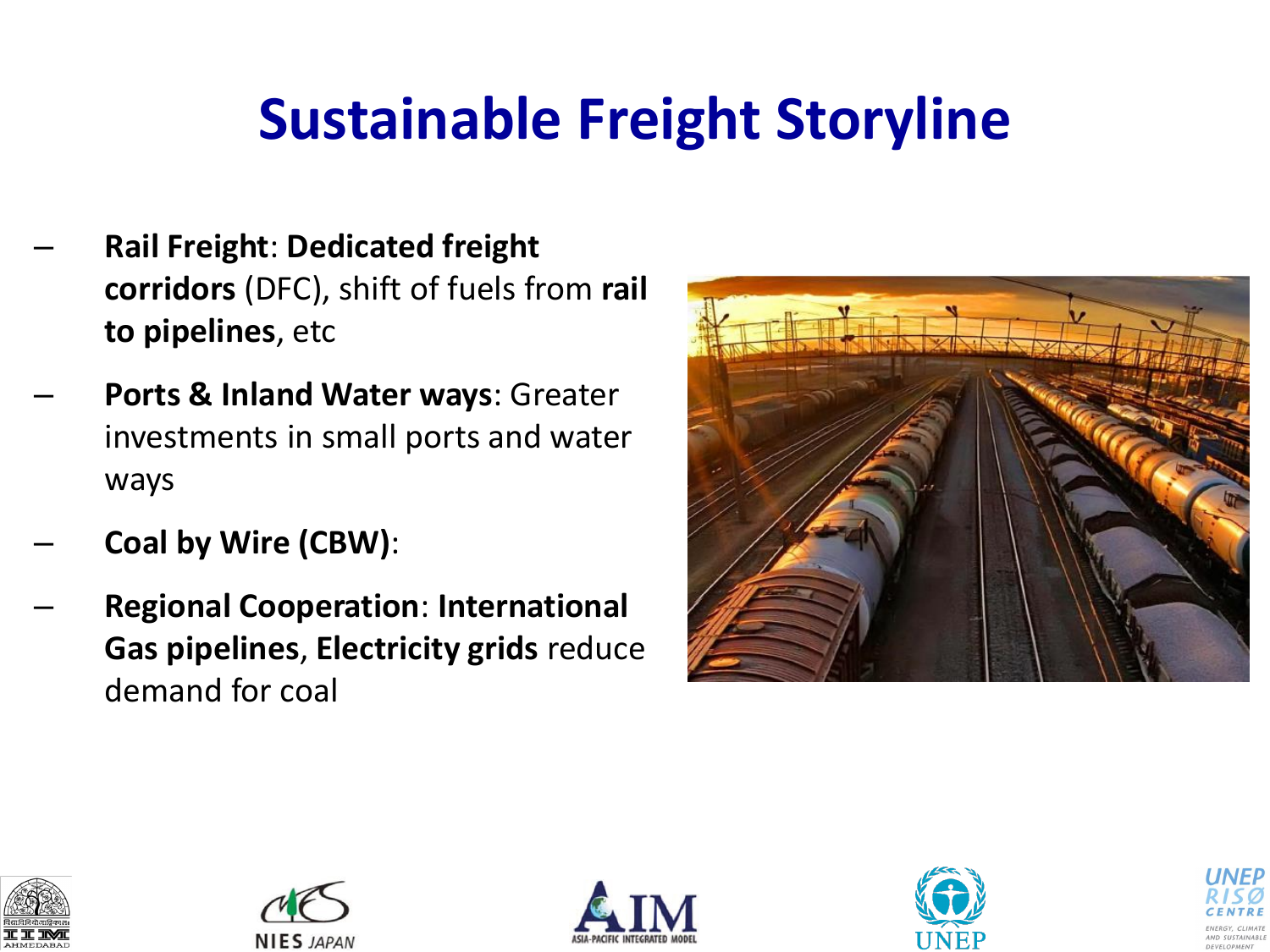#### **Infrastructure Alternatives: Coal by Wire**













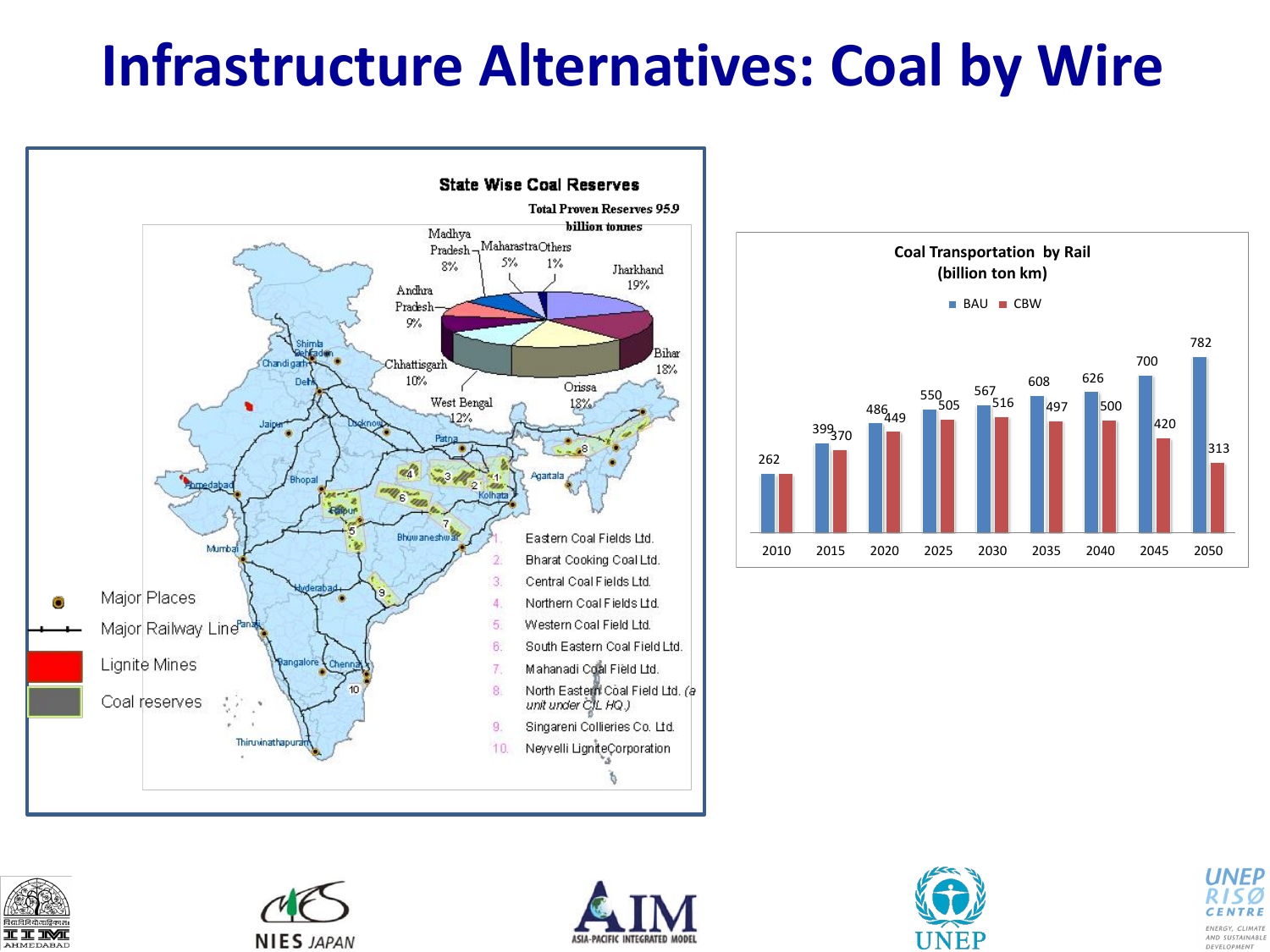#### **Fuel Economy: BAU and Low Carbon**











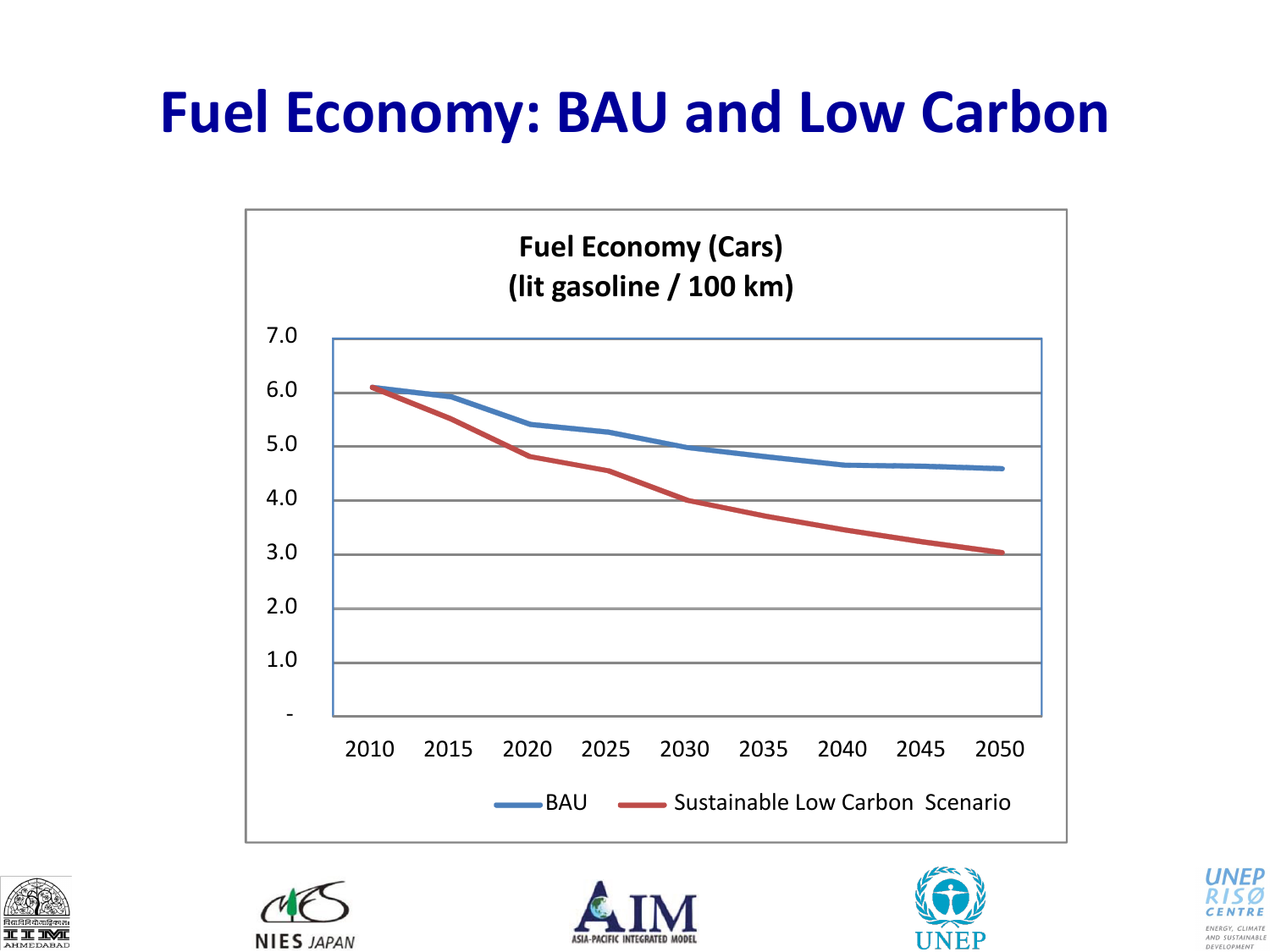#### **Demand for Urban Transport in BAU & Sustainable Mobility**











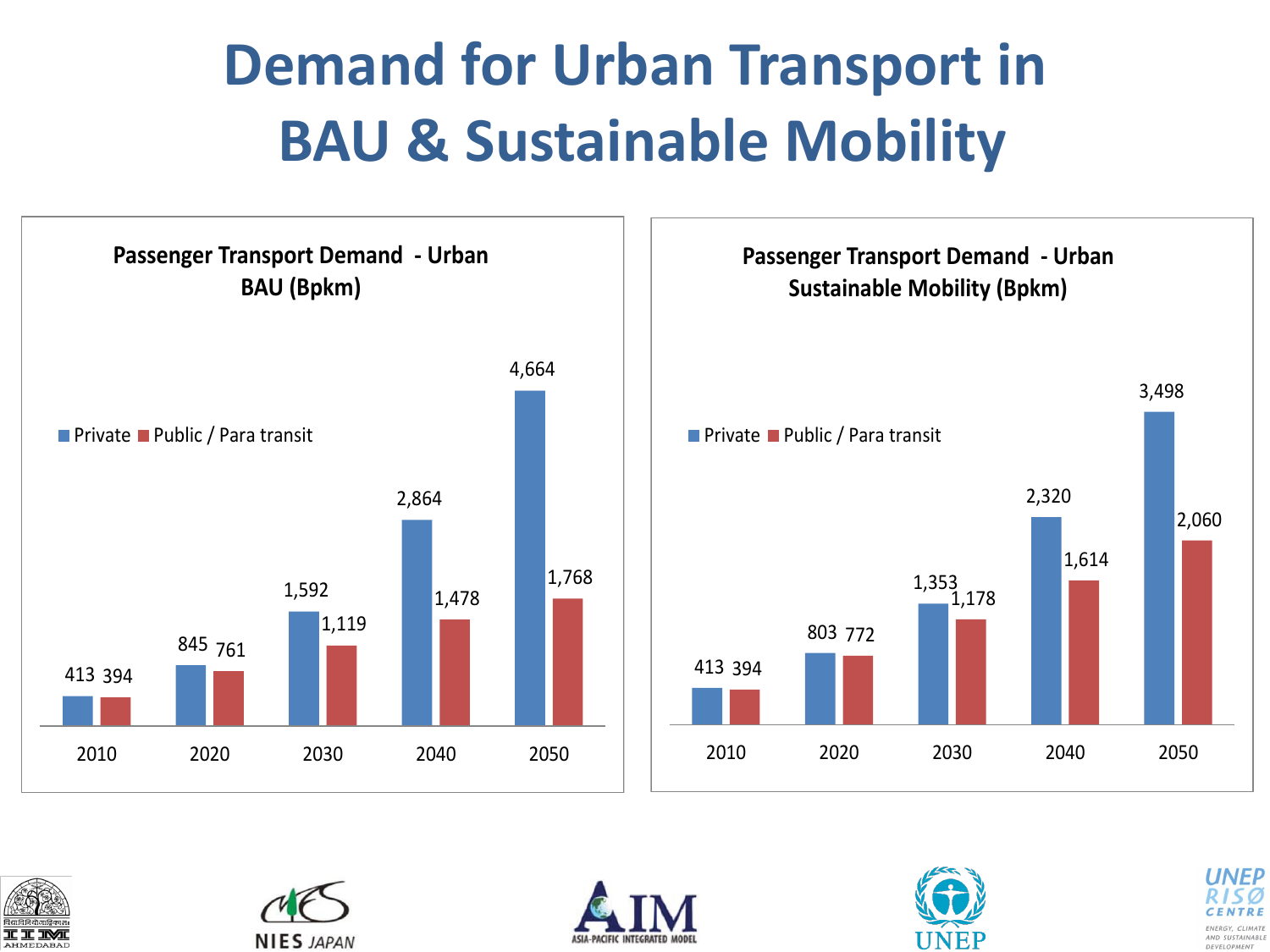## **Sustainable Low Carbon Transport: Results of Modeling Assessment**









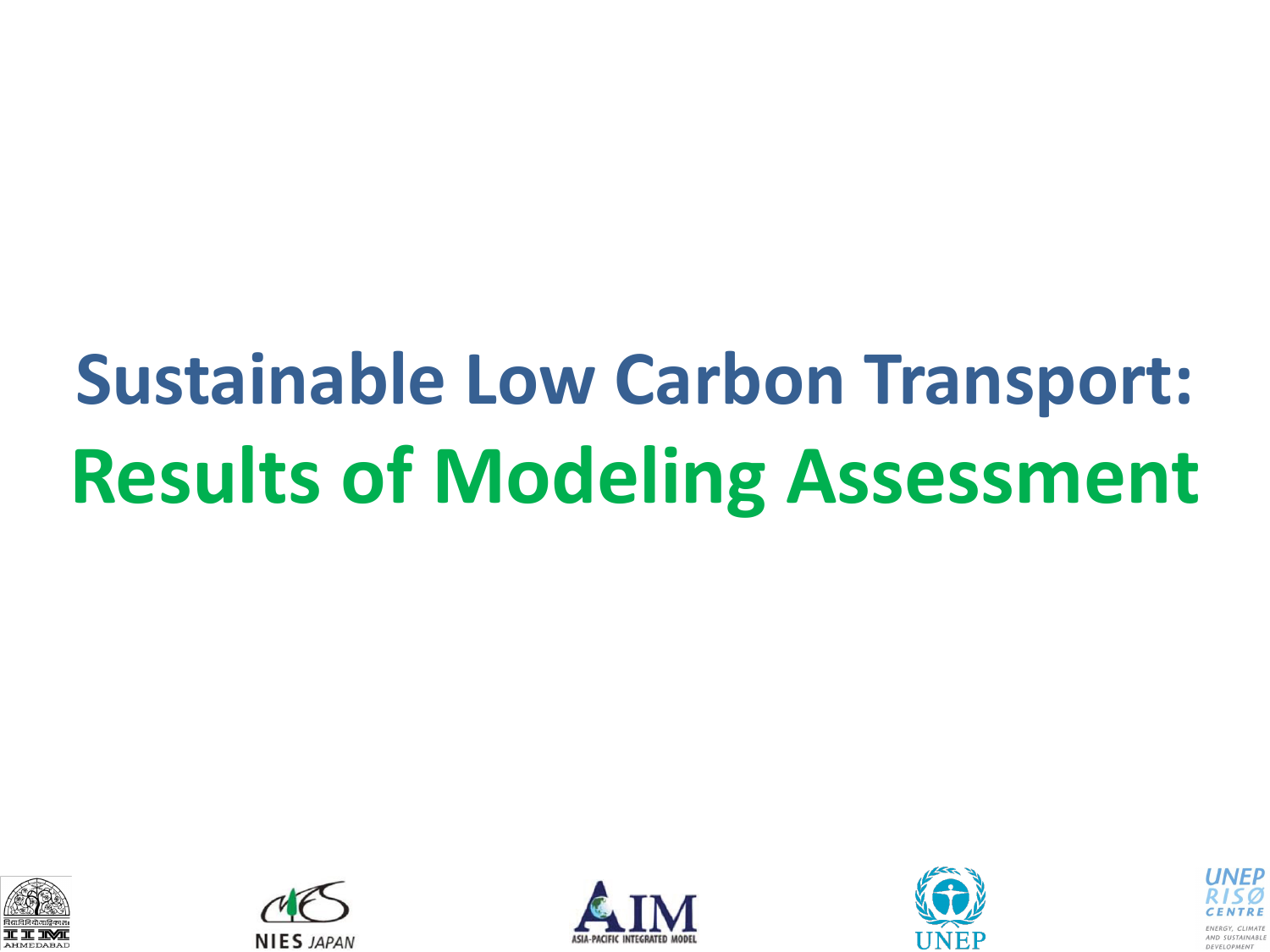### **Energy Mix for Transport**











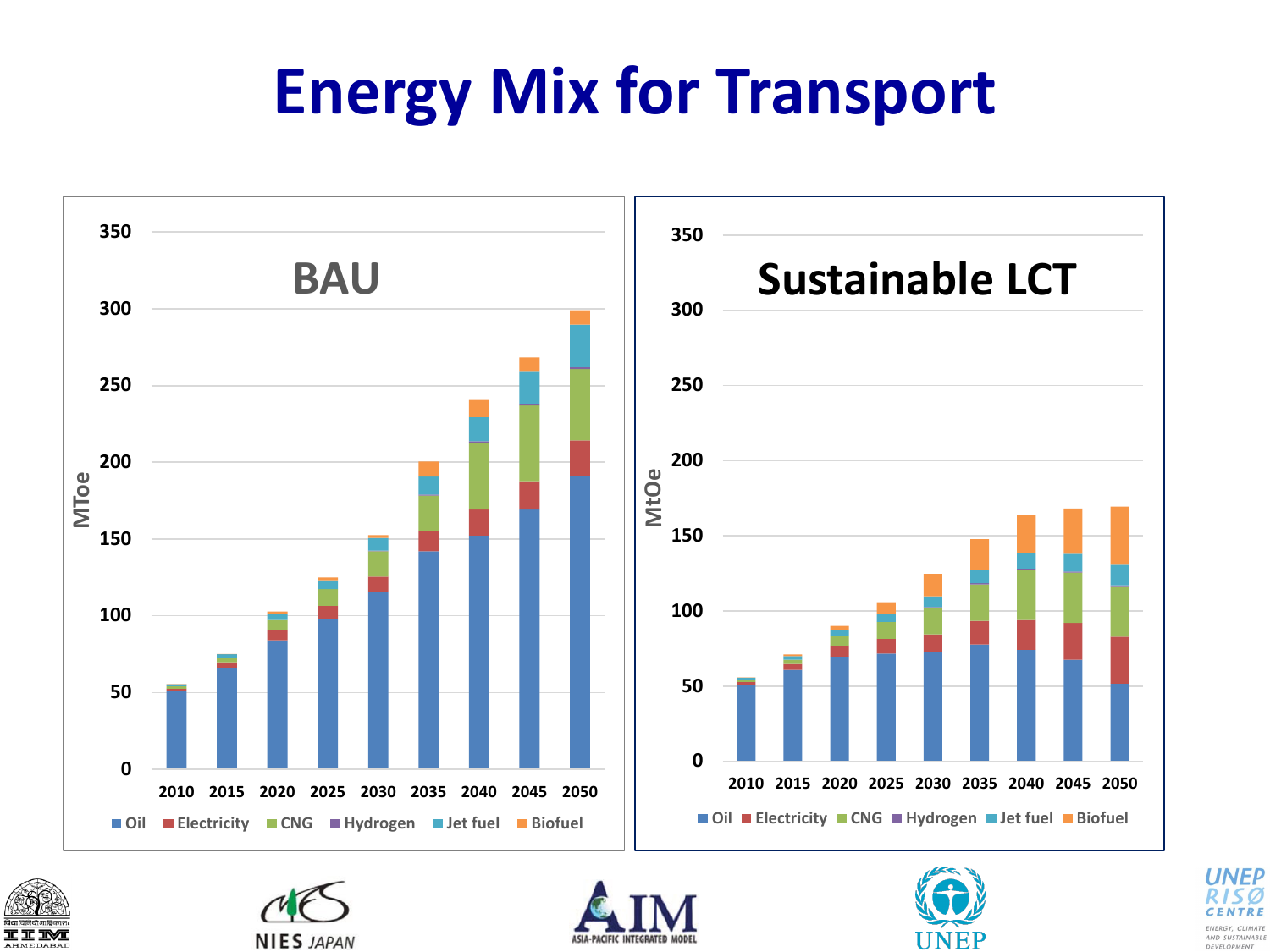### **Transport Sector CO<sup>2</sup> Emissions**











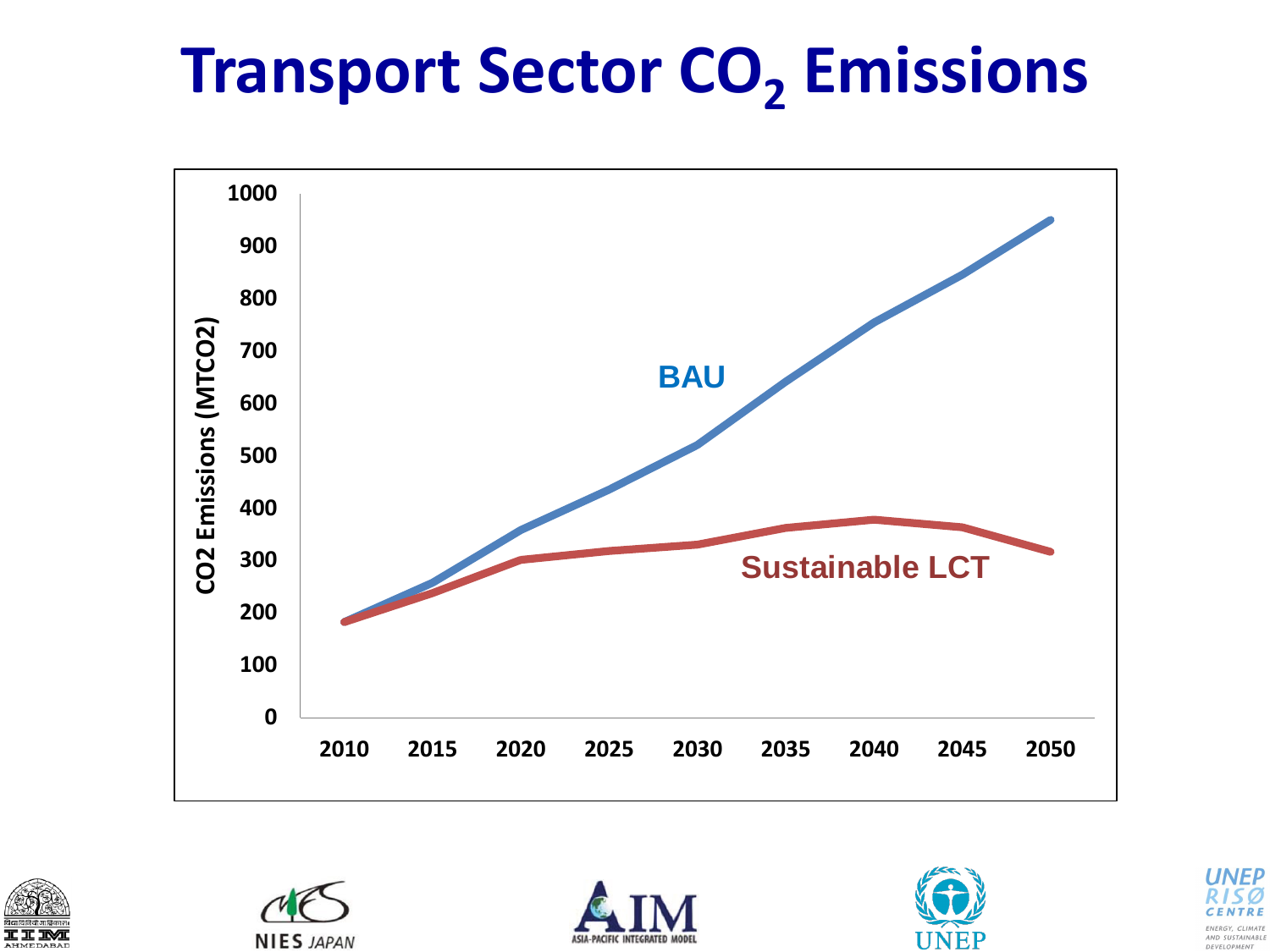### **CO<sup>2</sup> Emissions- Transport**











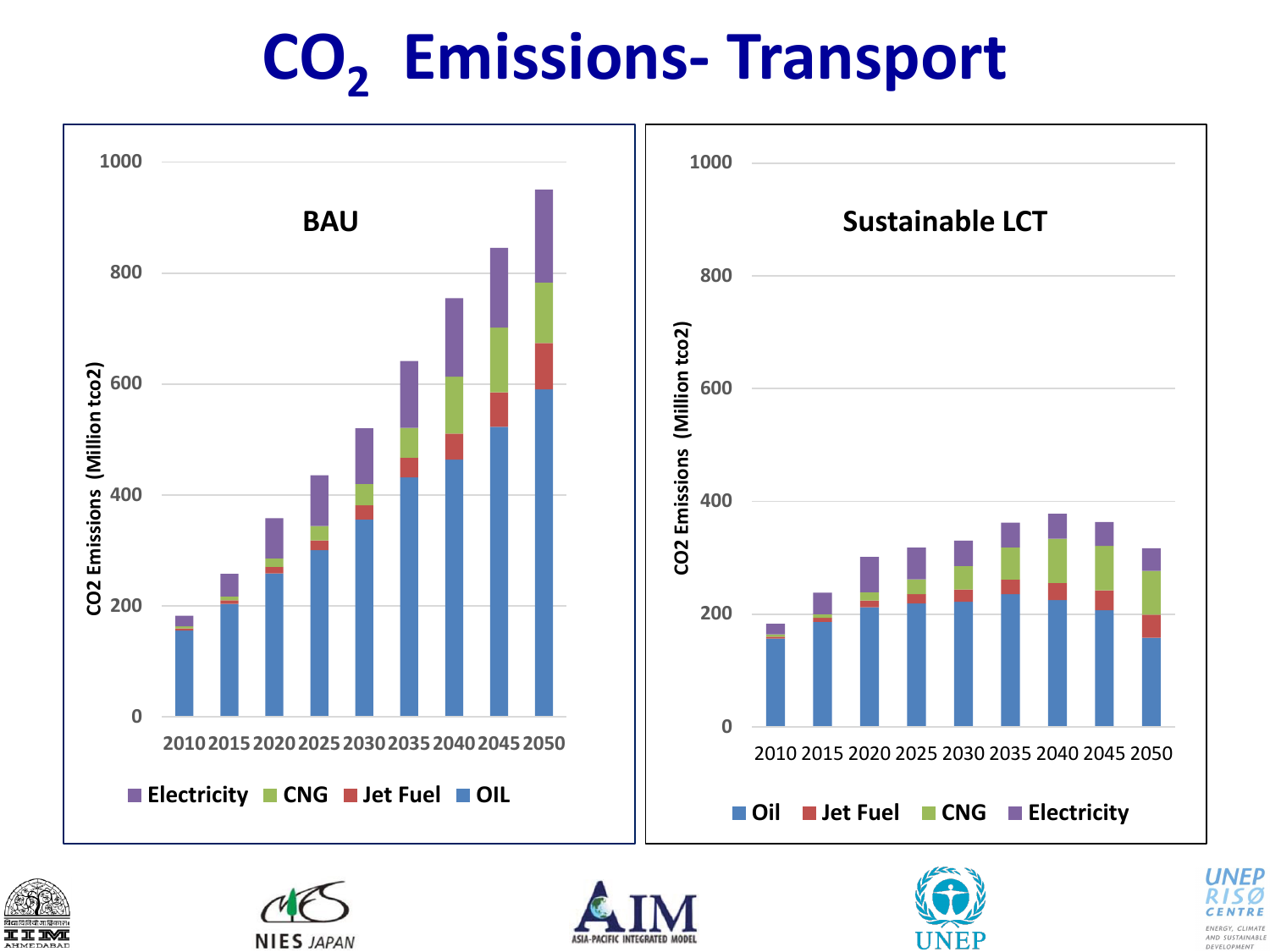### **Transport Fuel Mix in 2050**













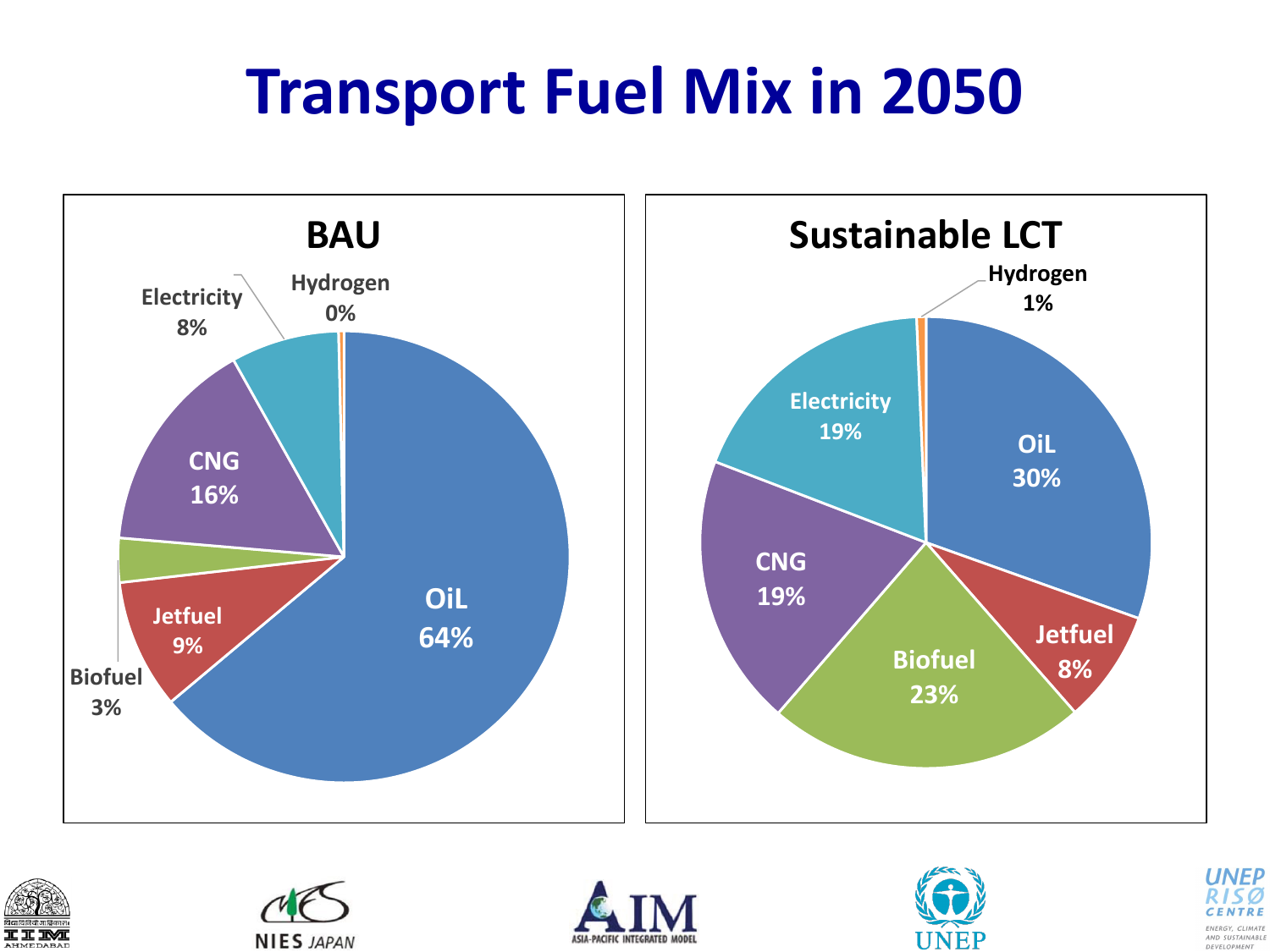#### **CO<sup>2</sup> Mitigation: Sustainable LCT Scenario**











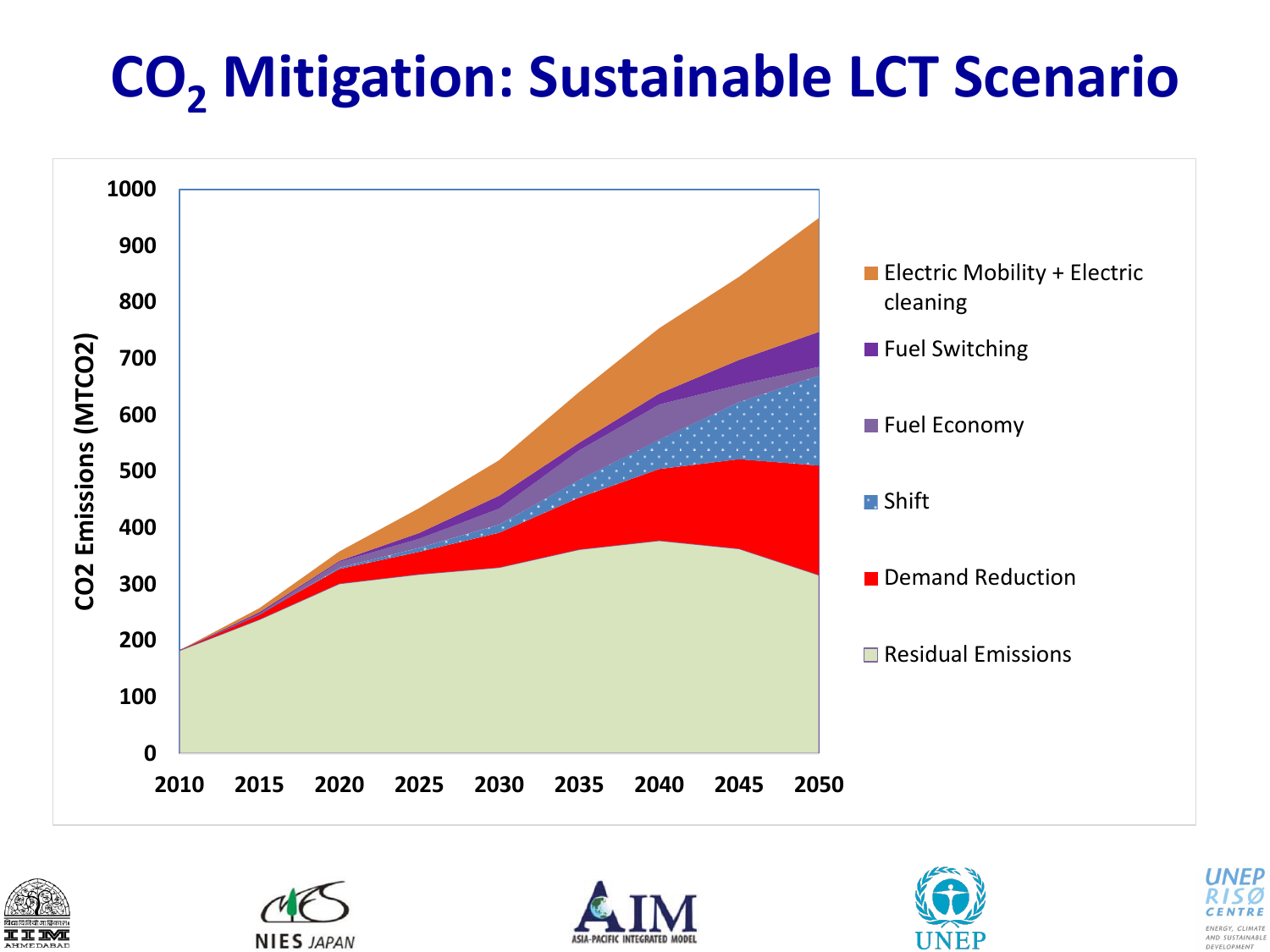# **SO<sup>2</sup> Emissions from Transport**











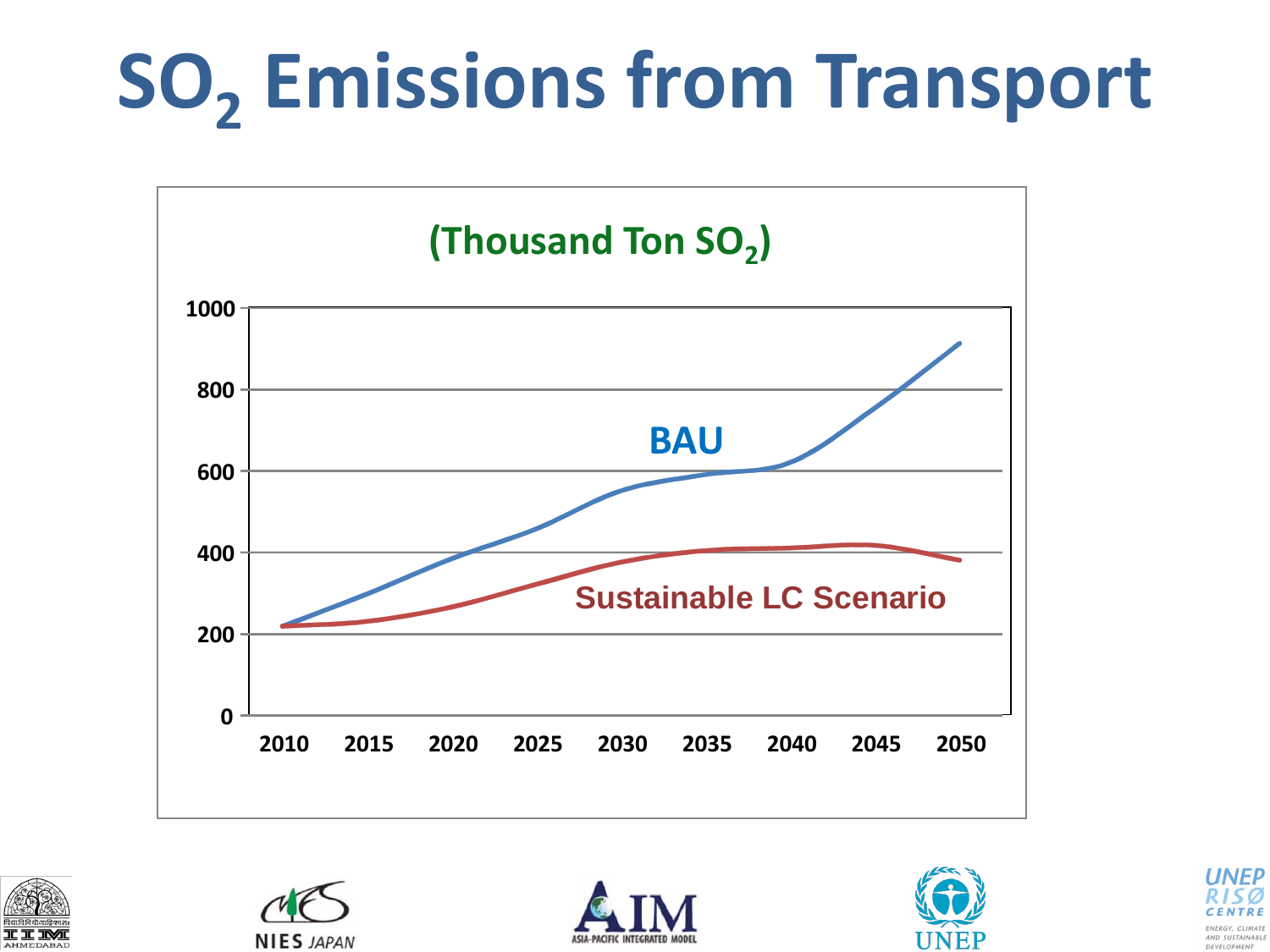#### **Conclusions: Sustainable Low Carbon Development**

- **1. Scenario Storyline:** Multiple Objectives, Goals and Targets, Downscaled Strategies, Long-term and global perspective
- **2. Framing and Method:** Back-casting from explicit targets
- **3. Primary Energy and Technologies:** Portfolio; No silver bullet
- **4. Policies and Measures:** Market and Non-market instruments
- **5. CO<sup>2</sup> Emissions:** Direct and indirect measures
- **6. Sector Policies (e.g. Transport):** Modal shifts, Demand reduction, Technology efficiency; Fuel mix
- **7. Co-benefits:** Coordination for co- benefits, e.g. air pollution, energy security, energy access; Lower social value of carbon
- **8. Implementation:** Missions Approach; Strategic orientation